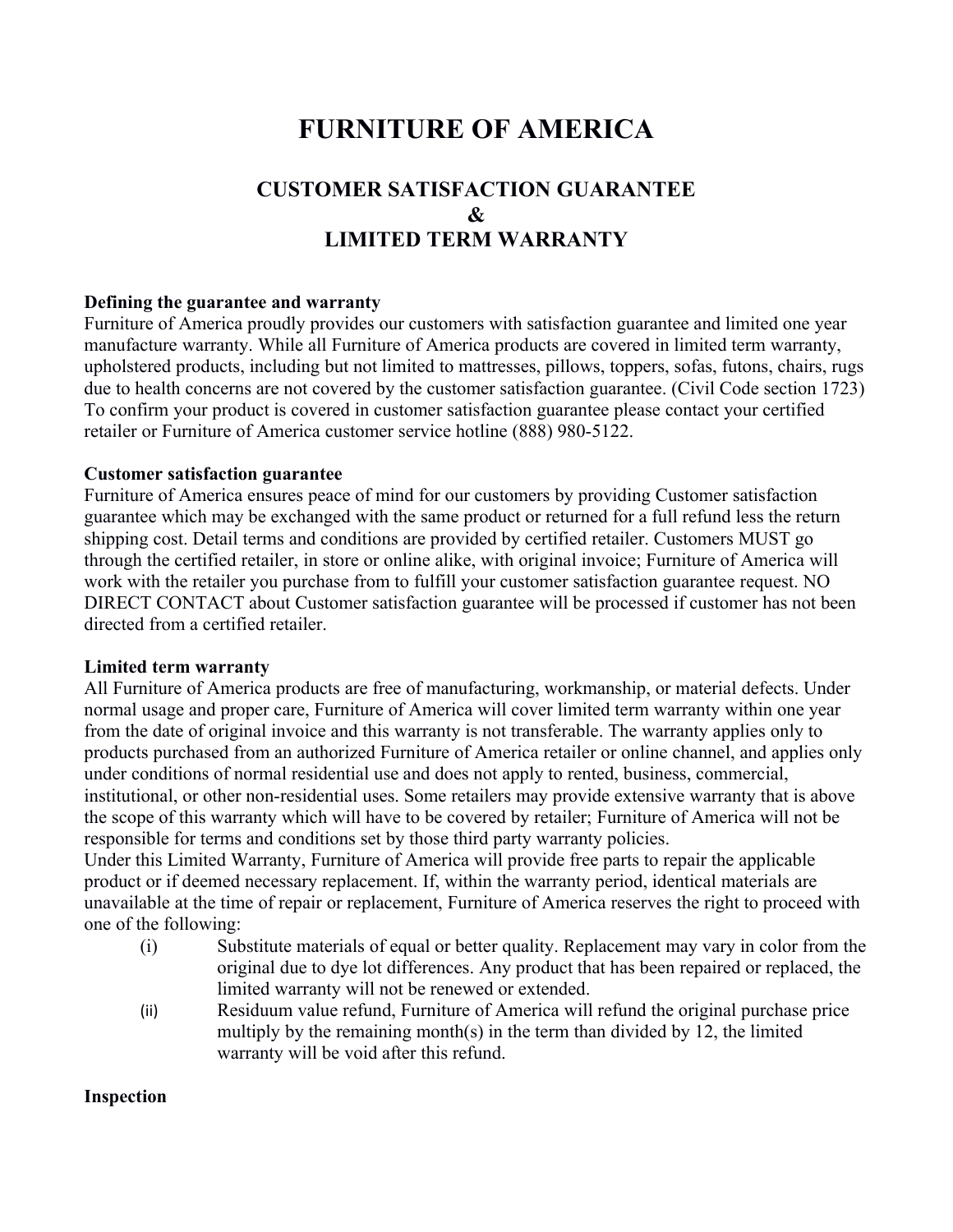All Products under warranty have to be inspected by Furniture of America employee or representative to determine the proper repair, parts replacement, or full replacement. Furniture of America reserves the right to inspect the product with owner's approval or the warranty is void.

#### **Exclusions**

Limited warranty does not apply to (i) merchandise that was, at any time, used as a floor sample or display model, (ii) any merchandise purchased "as is" or second-hand, (iii) any merchandise purchased at a distress sale or a going-out-of-business sale, or (iv) any merchandise purchased from a liquidator. All warranties, whether express or implied, cover only normal household usage. No warranty, express or implied, applies to any condition resulting from misuse, abuse, delivery or transportation damage, nor any condition resulting from incorrect or inadequate maintenance, cleaning or care. This warranty does not cover, for example: abuse, accident, protective coatings, cosmetic damage (e.g. scratches, dents, cracks, pet chew or snag), damage caused by use with other products (e.g. accessories, housing), damages from shipping, improper assembly or operation, lack of reasonable use, misuse, modifications or alterations, normal wear and tear or aging. More specific product/parts exclusions listed as below:

Wood Furniture/parts: Warranty does not cover expansion, contraction, or effects of extreme high/low humidity or heat. Unless specified on the product, placement of wood furniture outdoor or in bathroom will void the warranty.

Metal Furniture/parts: Warranty does not cover rust or tarnishing resulting from scratches of abrasions to finish or changes in patina, as it is a living finish that mellows with age. Unless specified on the product, placement of Metal furniture outdoor or in bathroom will void the warranty.

Marble/stone tops: Warranty does not cover stains or changes in color/texture. Natural variations in both color and veining are to be expected.

Glass and Mirror components: Small air bubbles, surface waviness, and lightly pitted areas may occur naturally as part of the glass manufacturing process and are not considered quality defects. Upholstery, Pillows, and Padding: Warranty does not cover compression, wrinkling, fading, damages resulted from excessive soiling, improper or unapproved cleaning methods. Unless specified on the product, placement of Upholstery, Pillows, and Padding outdoor or in bathroom will void the warranty.

Leather: Warranty does not cover natural markings or color changes caused by body oil or soil or damage caused by pets. Our leathers are warranted to be free from manufacturing defects, seam slippage, dye transfer, and splitting. Unless specified on the product, placement of Leather furniture outdoor or in bathroom will void the warranty. Poor quality customer-applied stain protection treatment will also void this warranty.

Rugs and Pads: Warranty does not cover sprouting, fading, staining or damage cause by water/moisture, pets, or vacuum cleaner.

Mattress: Warranty does not cover damage to coils or border wires due to bending the set, structural damage from misuse, abuse or using an inappropriate support system and/or mismatched set, damage caused by water/moisture, fabric coverings and handles, sagging firmness/comfort preference, or body impressions of less than 1 inch.

#### **Claim Procedure**

If a problem should arise which you feel is covered by 30 day customer satisfaction guarantee or limited one year manufacture warranty, contact the authorized retailer from whom you purchased your furniture first. Please make sure any claim for customer satisfaction guarantee or warranty service is accompanied